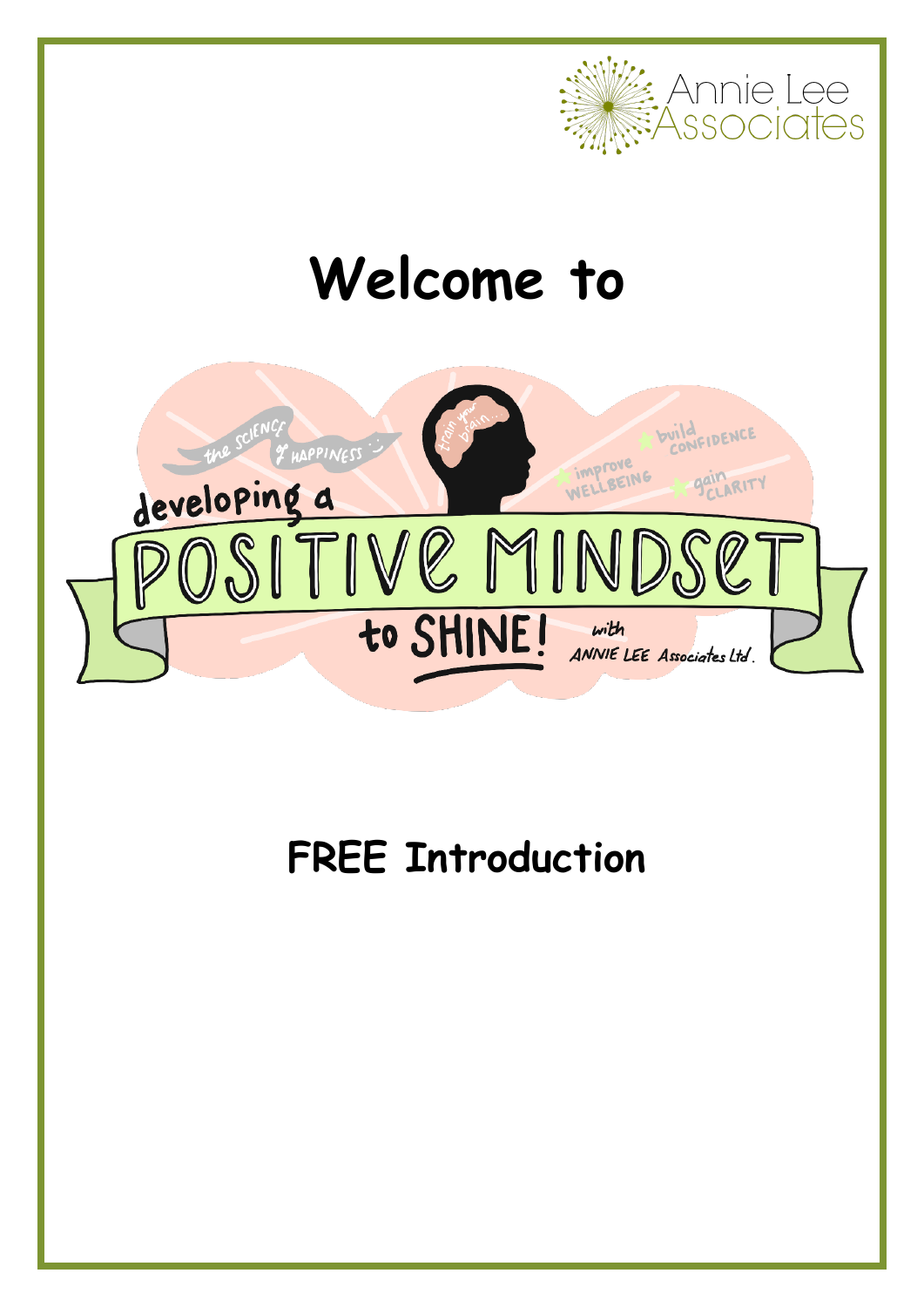## Welcome!

Firstly, a thank you!! Thank you for investing your time and supporting my mission to enable people to live their lives through a more positive lens. Secondly, a well done! Well done for demonstrating a proactive approach to your own mindset. That is half of my job already done!

This workbook includes information based on Positive Psychology and the exercises included are all proven techniques that help improve your wellbeing. Use it for reflections & keep it somewhere safe so you can keep coming back to it when necessary. No matter how many times you do an exercise it will continue to be useful – we are never done!!

## So… What's the problem?

From an evolutionary point of view our brains are hardwired to focus on the negative instead of the positive; it is more important to notice the sabre toothed tiger hiding in the bushes as opposed to the shiny red apple hanging in the tree – we should be grateful for this as our species may not have survived if this hadn't been the case! However, as the majority of us are no longer living in such perilous times it is no longer necessary or helpful for us to always focus on the negative. Luckily our brains are also fairly malleable which means we can train them to focus more on the positive…. BUT it does take repetition! There are no magic wands despite what some people online might tell you! So let's begin training your brain:

Take 5 minutes to **focus on at least 3 things that have gone well** for you recently – it could be in the last 24 hours, week, month or year. Write about them in the box provided below.

Findings from Positive Psychology research demonstrate a sustained improvement in overall wellbeing when subjects undertook the above exercise every day for a period of 3 weeks. TAKE THE CHALLENGE!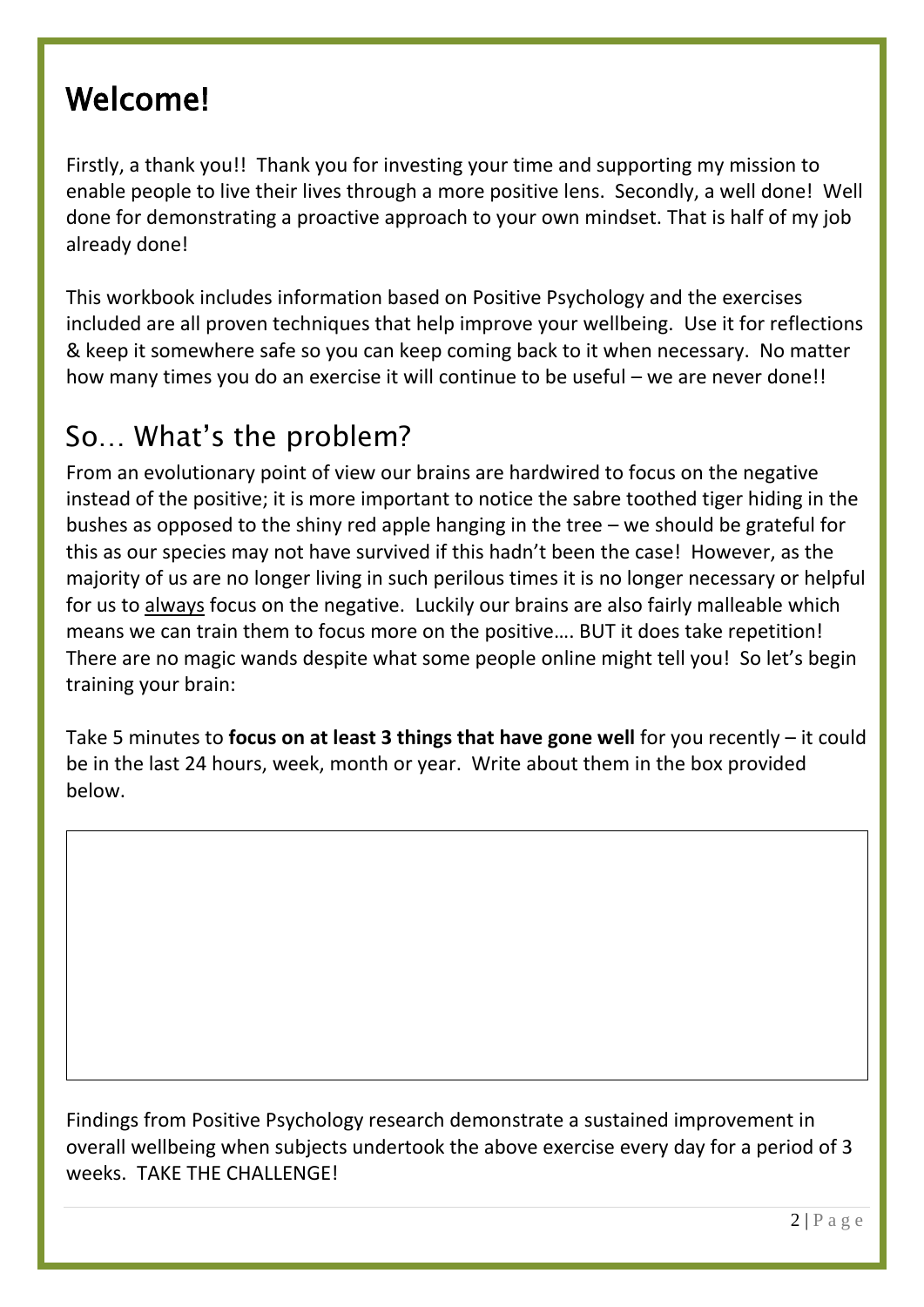## The theory of Well-being

Positive Psychology can be described as "…the scientific study of optimal human functioning…to discover and promote the factors that allow individuals & communities to thrive" Martin Seligman

One of the main theories put forward is based around the acronym PERMA

## PERMA

PERMA is the founder of Positive Psychology Martin Seligman's theory of flourishing. All of the following elements contribute towards your wellbeing & positive mindset. PERMA stands for:

**Positive Emotions.** This is your experience of enjoyment & pleasure. Also known as happiness!! How often do you feel pleasure, comfort, optimistic, joyful, good about yourself & life?

**Engagement**. Also known as being in "flow" (fully engaged with an activity – time doesn't matter & you don't think about anything). How often do you get to use your strengths? How engaged are you with your life & the people in your life?

**Relationships.** Authentic, meaningful relationships.

**Meaning.** This is your experience of the deeper dimension to happiness. It involves having a purpose, making a contribution and feeling fulfilled.

**Achievement** (goals/personal development). Feeling a sense of accomplishment, where you are inspired to take action and make progress towards your goals.

By taking a holistic look at your wellbeing you can see where the gaps are and where you need to focus to help boost your positive mindset. The next exercise will help you do that.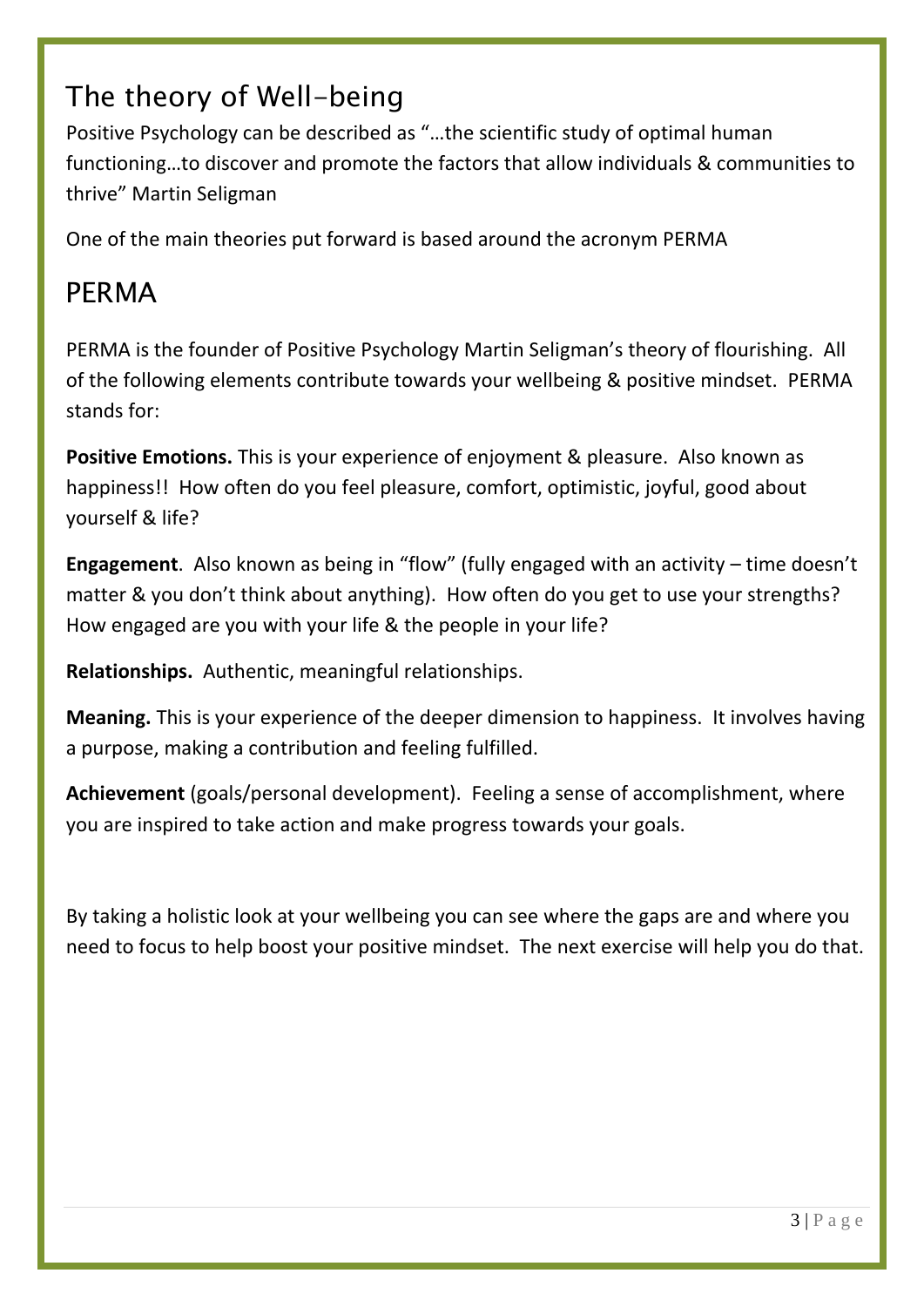

#### **Instructions**

Take each section & reflect on your level of satisfaction with this area.

Rank your level of satisfaction with each section as it is now (out of  $10 - 10$  being VERY satisfied and 0 being not satisfied at all) by drawing a line across the segment.

What thoughts come up when you look at the wheel?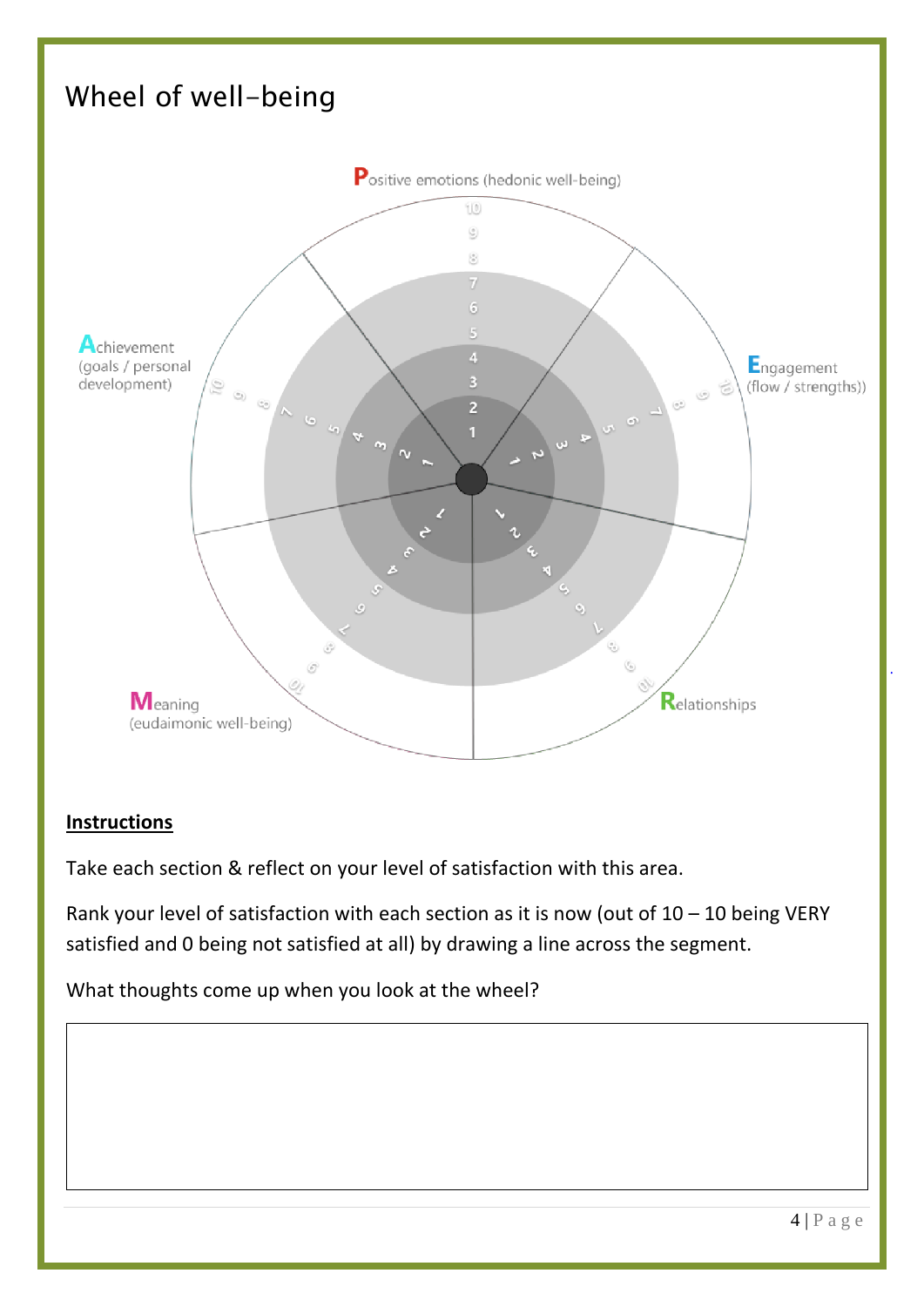Take some time to reflect on the following questions:

What would a 10 in each area be like?

#### What would a 10 in each area FEEL like?

Improvements in which area would have the most impact on your overall wellbeing & positive mindset?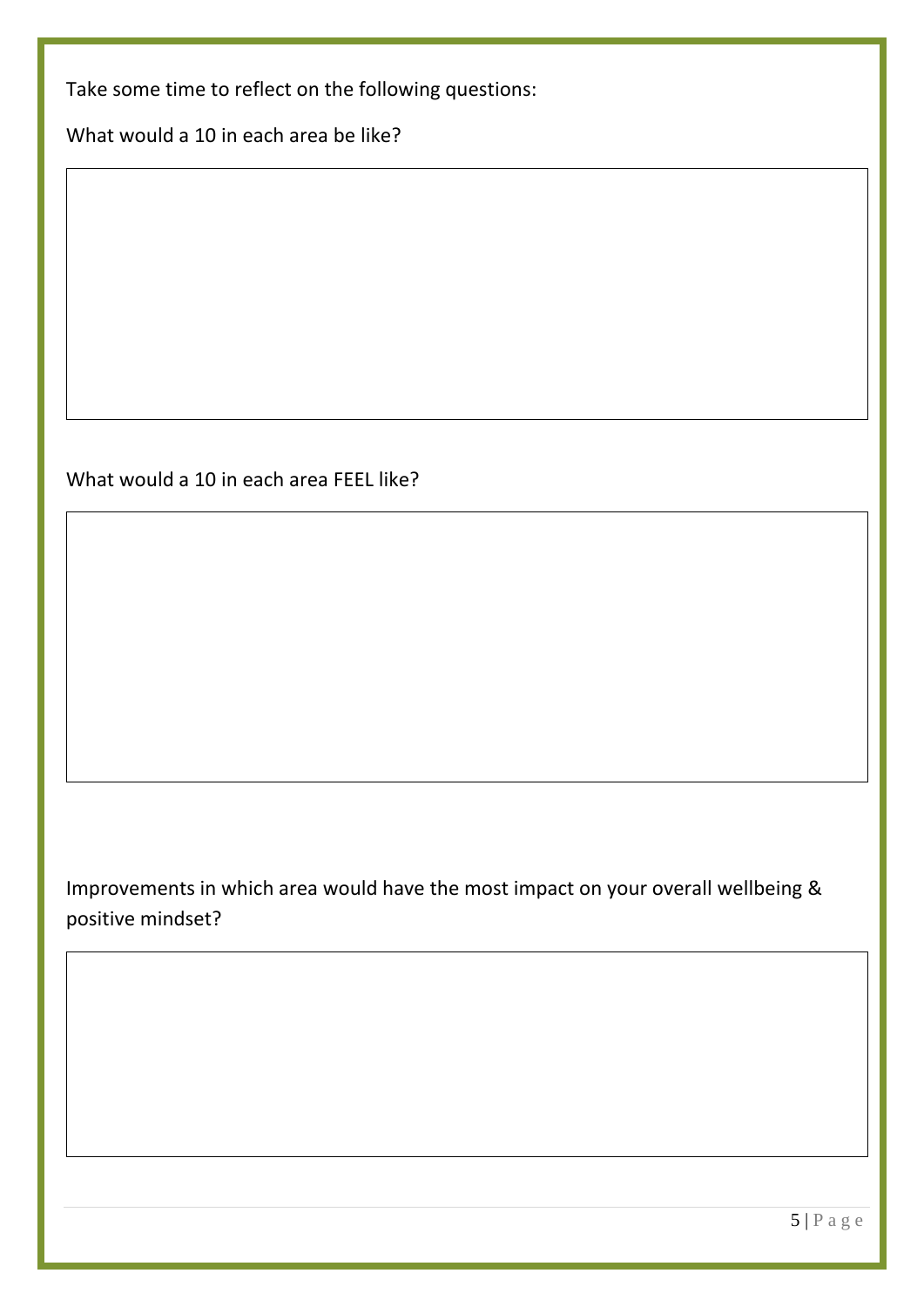Think through some small steps that would increase your satisfaction in these areas & KEEP REVIEWING REGULARLY!

ACTIONS!

Ī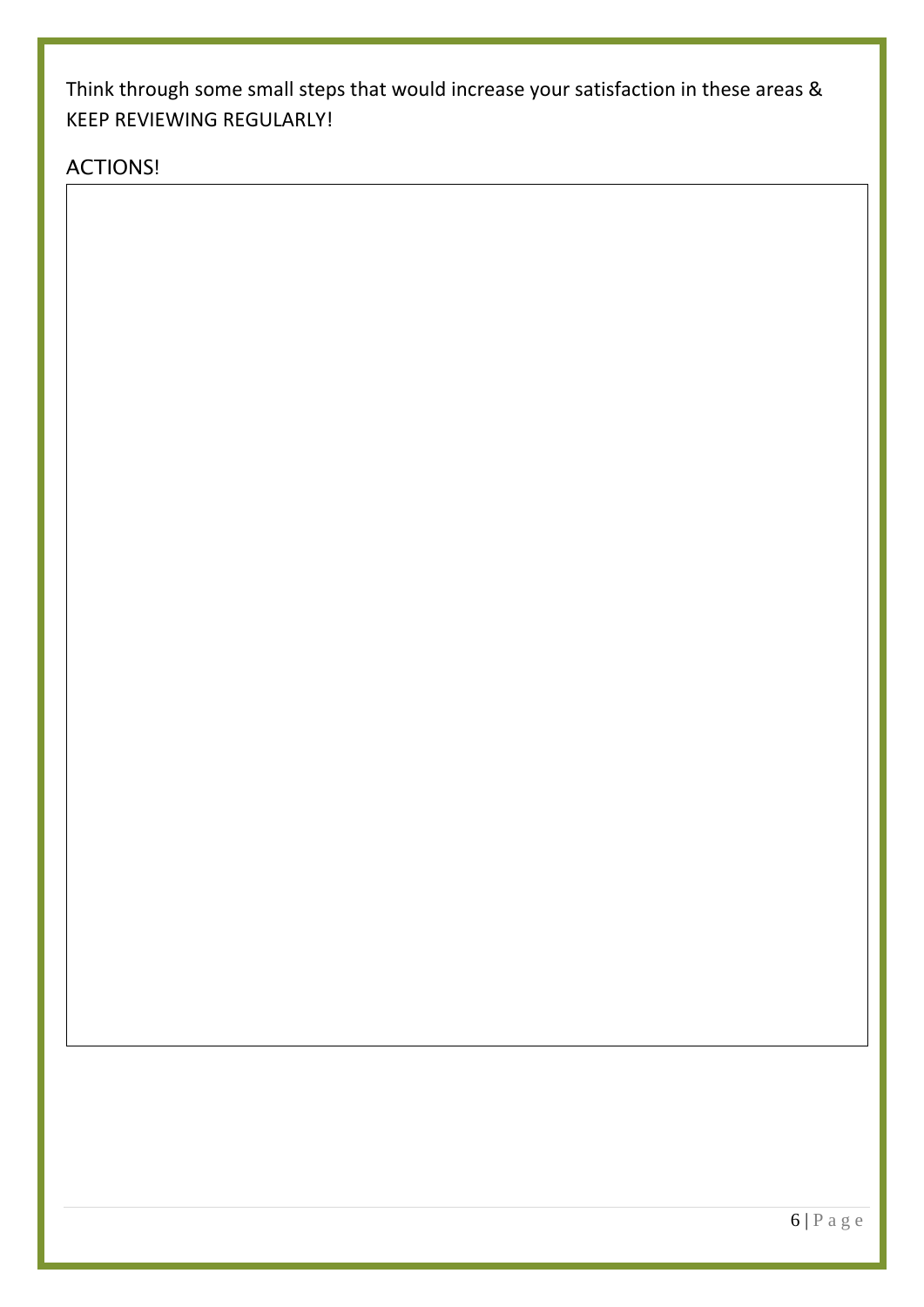## Positive practice

There are lots of practices you can do to build your positive mindset & improve your 'happiness' – keeping a gratitude diary is one of my favourites – you can also keep an anticipation diary (what you are looking forward to) a What went well diary, take time out to positively reminisce, keep a complements diary (particularly good if you suffer from low self confidence) but we are going to focus on:

#### Your Best Possible Self!

Put aside a good 15-20 minutes to think about you when you are at your best, what you are doing, who is with you, where you are and what you are feeling. Go into detail – what enables you to feel your best self? Think about the activities that energise you, make you feel good about yourself and other - your passions. Now write about them and take some time to think about what steps you could take to BE your best self more often.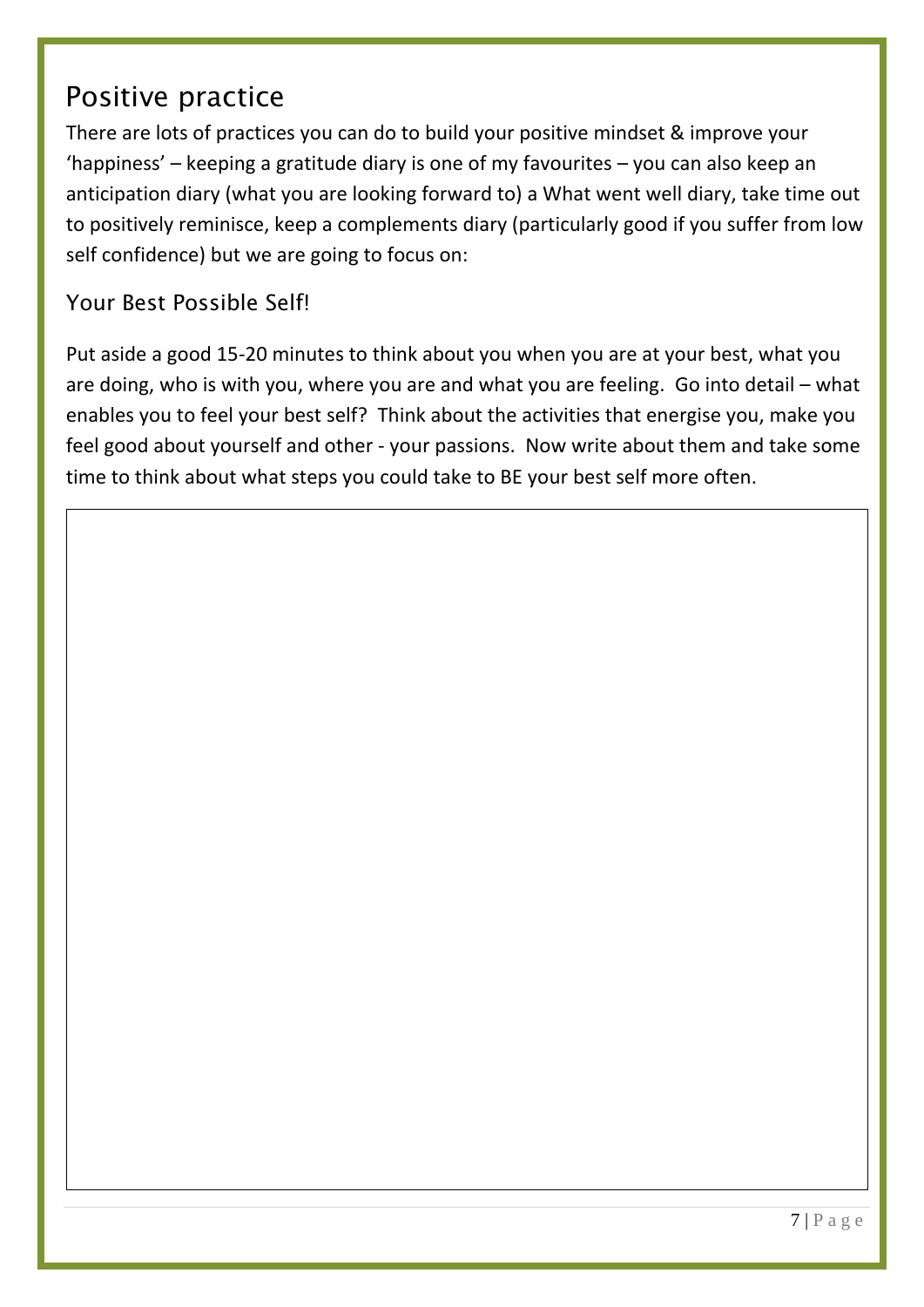## A bit more about me!



I am a highly qualified & experienced coach, facilitator & educator accredited with the International Coaching Federation. I have always loved supporting & encouraging people to live their best lives, aim higher, recognise their strengths & push boundaries. I have been incredibly lucky being able to follow my passions in two former careers working with the most extraordinary people – firstly travelling the world & working my way up to senior management level in the International racehorse breeding industry & secondly working within further & higher education. Alongside lecturing & BSc course leading I was also a mentor for new lecturers & career coach for undergraduates & it was here I found my love for coaching. I now work with individuals & organisations helping people understand themselves more fully, work with and make the most of their strengths & ultimately enable them to make positive changes in their lives.

#### *What makes me different to other coaches?*

I was going to start with my qualifications, but I know what my clients would say & that is my positive energy!! I love working with people &, I've been told, my positivity is infectious. It is the most common theme in feedback & I particularly love helping people identify & start effectively applying their strengths in their life. Couple my natural positive & motivational style with an academic background in positive psychology & the results are both powerful & sustainable!